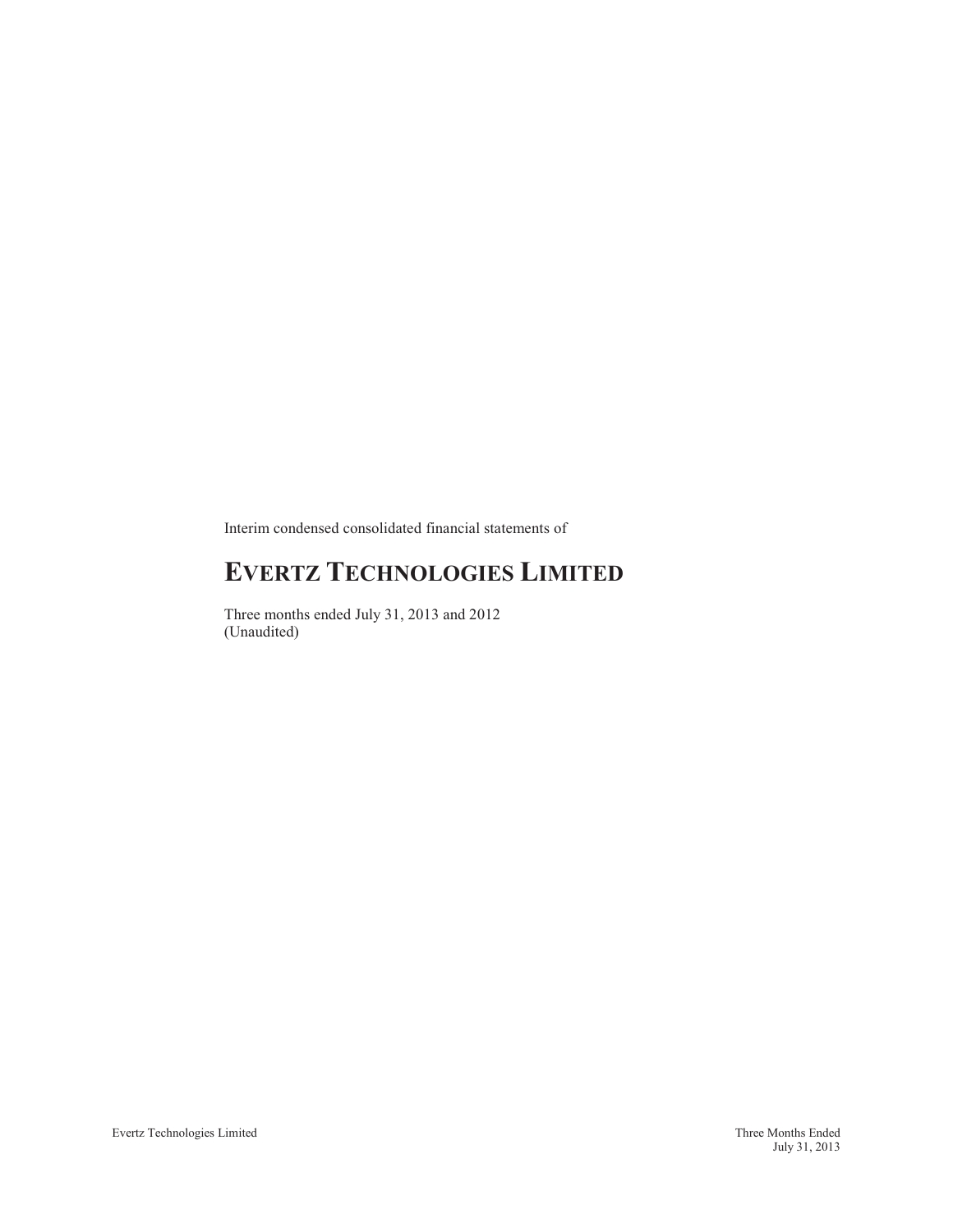# **MANAGEMENT REPORT**

The management of Evertz Technologies Limited (the "Company") is responsible for the preparation of the accompanying interim condensed consolidated financial statements. The interim condensed consolidated financial statements have been prepared in accordance with International Financial Reporting Standards and are considered by management to present fairly the consolidated financial position, operating results and cash flows of the Company.

These interim condensed consolidated financial statements have not been reviewed by the auditor. These interim condensed consolidated financial statements are unaudited and include all adjustments, consisting of normal and recurring items, that management considers necessary for the fair presentation of the consolidated financial position, results of operations and cash flows.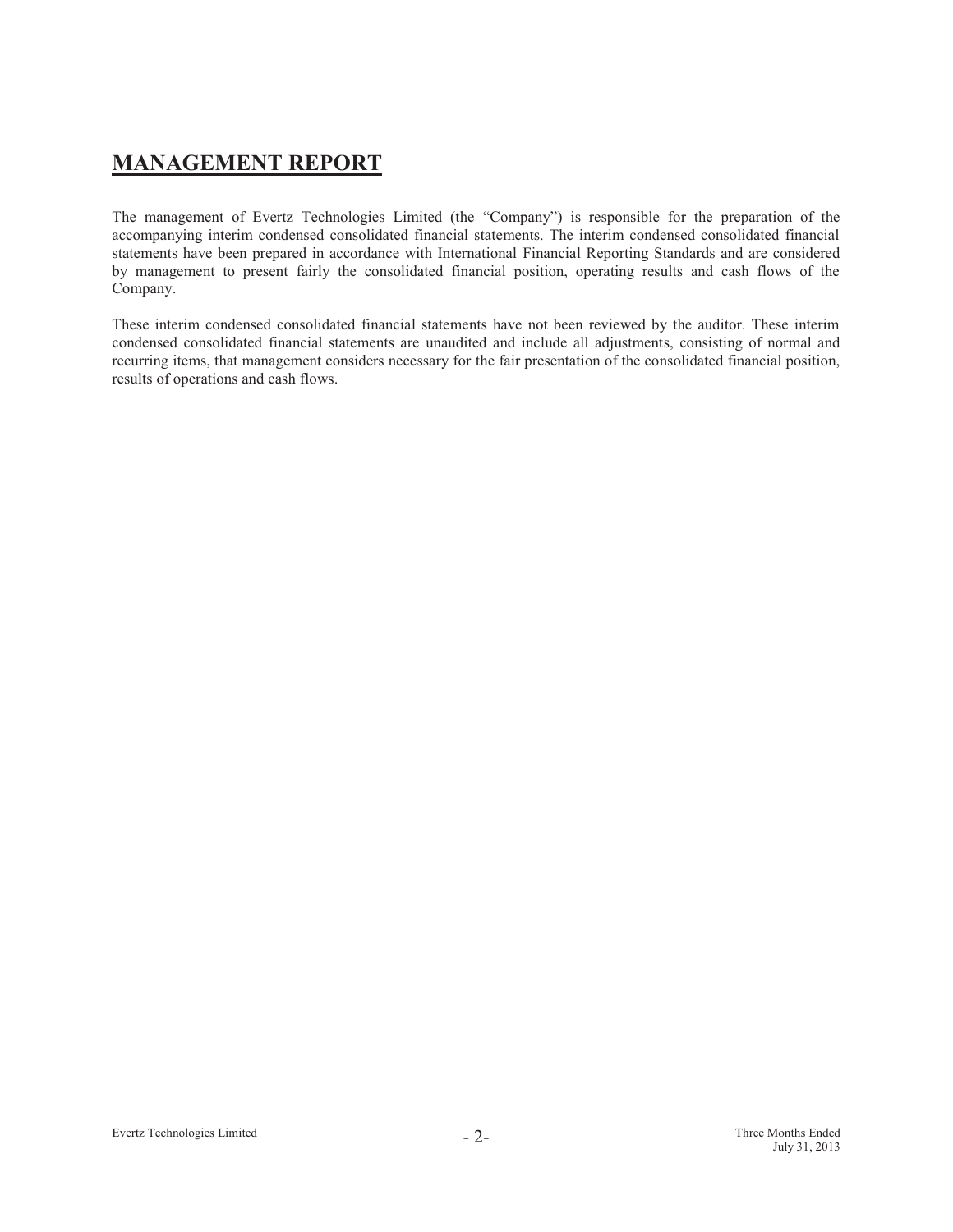Index to Financial Statements (Unaudited)

Interim condensed consolidated financial statements Three months ended July 31, 2013 and 2012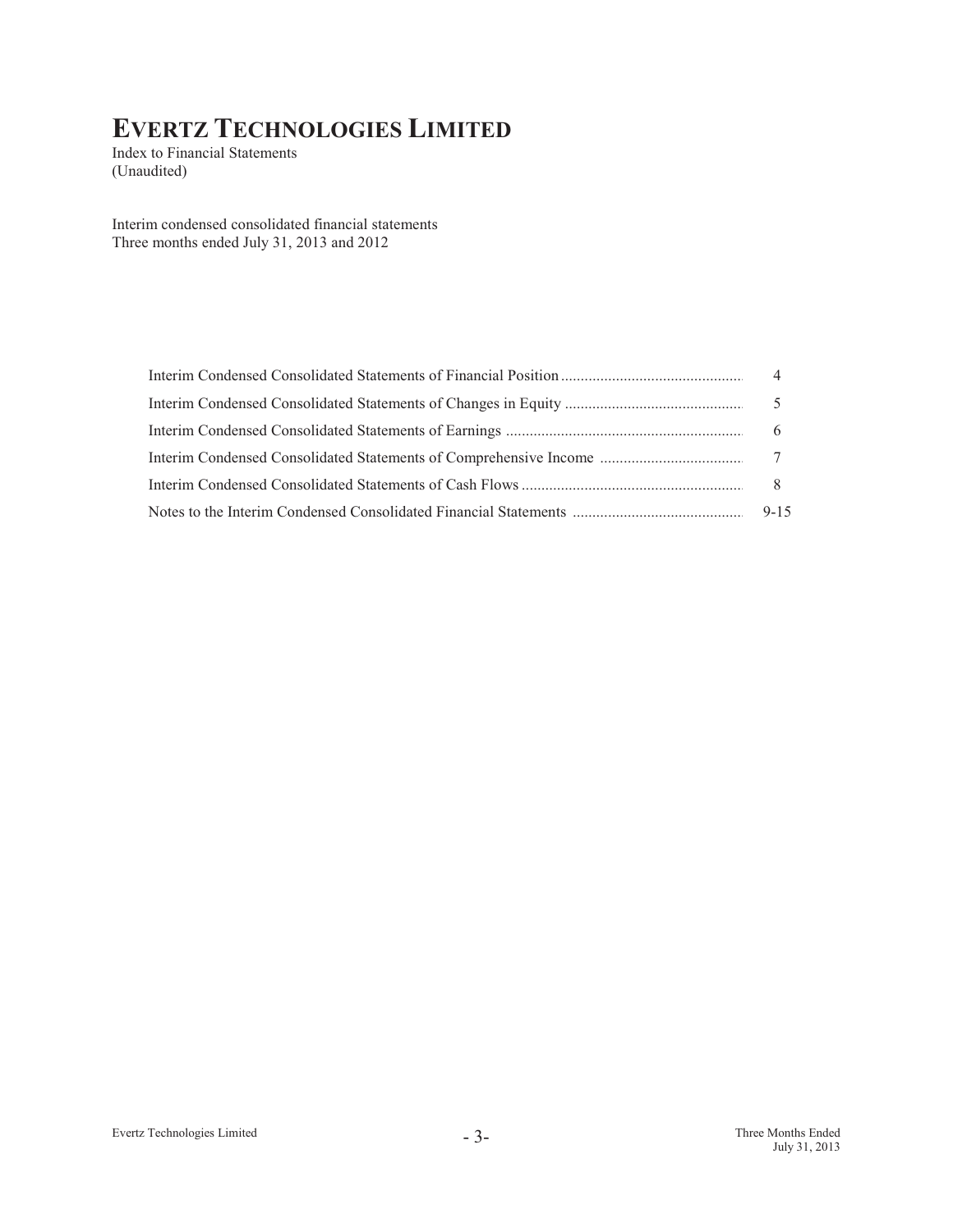Interim Condensed Consolidated Statements of Financial Position (Unaudited)

As at July 31, 2013 and April 30, 2013 (In thousands of Canadian dollars)

|                                           | <b>July 31,</b> |               | April 30, |
|-------------------------------------------|-----------------|---------------|-----------|
|                                           | 2013            |               | 2013      |
| <b>Assets</b>                             |                 |               |           |
| Current assets                            |                 |               |           |
| Cash and cash equivalents                 | \$<br>198,946   | \$            | 208,658   |
| Instruments held for trading              | 12,050          |               | 12,010    |
| Prepaid expenses                          | 3,371           |               | 3,274     |
| Trade and other receivables               | 53,591          |               | 53,813    |
| Inventories                               | 112,637         |               | 111,619   |
| Income tax receivable                     | 4,553           |               | 7,233     |
|                                           | \$<br>385,148   | $\mathbb{S}$  | 396,607   |
| Assets held for sale (note 13)            | \$<br>3,781     | $\mathbb{S}$  | 3,781     |
| Property, plant and equipment (note 4)    | \$<br>48,051    | \$            | 46,637    |
| Goodwill                                  | 17,724          |               | 17,724    |
| Intangible assets                         | 469             |               | 558       |
|                                           | \$<br>455,173   | $\mathbb{S}$  | 465,307   |
| <b>Liabilities</b>                        |                 |               |           |
| Current liabilities                       |                 |               |           |
| Trade and other payables                  | \$<br>24,953    | <sup>S</sup>  | 36,237    |
| Provisions (note 5)                       | 1,124           |               | 1,104     |
| Deferred revenue                          | 5,789           |               | 6,712     |
| Current portion of long term debt         | 381             |               | 390       |
|                                           | \$<br>32,247    | \$            | 44,443    |
|                                           |                 |               |           |
| Long term debt                            | \$<br>1,491     | \$            | 1,539     |
| Deferred taxes                            | 7,536           |               | 9,590     |
|                                           | \$<br>41,274    | $\mathbb{S}$  | 55,572    |
| <b>Equity</b>                             |                 |               |           |
| Capital stock (note 6)                    | \$<br>87,734    | S             | 81,453    |
| Share based payment reserve               | 9,322           |               | 10,727    |
| Accumulated other comprehensive loss      | (1, 174)        |               | (1,063)   |
| Retained earnings                         | 315,547         |               | 315,680   |
|                                           | \$<br>314,373   | $\mathcal{S}$ | 314,617   |
| Total equity attributable to shareholders | 411,429         |               | 406,797   |
| Non-controlling interest                  | 2,470           |               | 2,938     |
|                                           | 413,899         |               | 409,735   |
|                                           | \$<br>455,173   | $\mathcal{S}$ | 465,307   |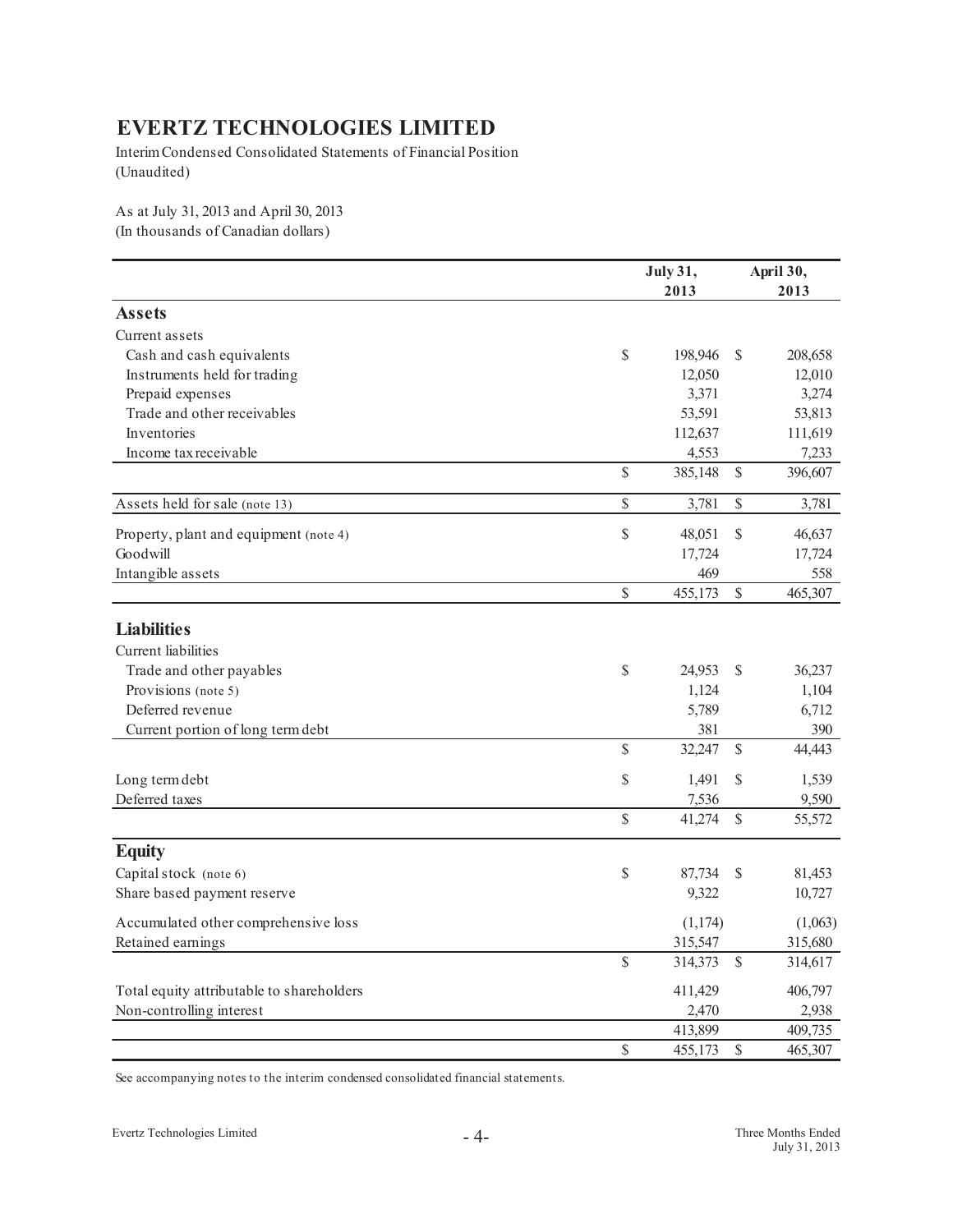Interim Condensed Consolidated Statements of Changes in Equity (Unaudited)

Three month periods ended July 31, 2013 and 2012 (In thousands of Canadian dollars)

|                                           |                                    |               |             |              | Accumulated   |                      |               | Total           |               |             |               |           |
|-------------------------------------------|------------------------------------|---------------|-------------|--------------|---------------|----------------------|---------------|-----------------|---------------|-------------|---------------|-----------|
|                                           |                                    |               | Share-based |              | other         |                      |               | equity          |               | Non-        |               |           |
|                                           | Capital                            |               | payment     |              | comprehensive | Retained             |               | attributable to |               | controlling |               | Total     |
|                                           | stock                              |               | reserve     |              | loss          | earnings             |               | shareholders    |               | interest    |               | Equity    |
| Balance at April 30, 2012                 | \$67,458                           | \$.           | 14,320      | <b>S</b>     | (906)         | \$297,545            | $\mathbf{s}$  | 378,417         | $\mathbf{s}$  | 1,537       |               | \$379,954 |
|                                           |                                    |               |             |              |               |                      |               |                 |               |             |               |           |
| Net earnings for the period               |                                    |               |             |              |               | 24,589               |               | 24,589          |               | 170         |               | 24,759    |
| Foreign currency translation              |                                    |               |             |              |               |                      |               |                 |               |             |               |           |
| adjustment                                |                                    |               |             |              | (359)         |                      |               | (359)           |               | (20)        |               | (379)     |
| Total comprehensive income for the period | \$.<br>$\mathcal{L}_{\mathcal{A}}$ | <sup>\$</sup> |             | $\mathbb{S}$ | $(359)$ \$    | 24,589               | $\mathcal{S}$ | 24,230          | $\mathcal{S}$ | 150         | $\mathbb{S}$  | 24,380    |
| Dividends declared                        | ٠                                  |               |             |              |               | (10,242)             |               | (10,242)        |               |             |               | (10,242)  |
| Share based compensation expense          |                                    |               | 742         |              |               |                      |               | 742             |               |             |               | 742       |
| Exercise of employee stock options        | 2,048                              |               |             |              |               |                      |               | 2,048           |               |             |               | 2,048     |
| Transfer on stock option exercise         | 1,391                              |               | (1,391)     |              |               |                      |               |                 |               |             |               |           |
| Repurchase of common shares               | (216)                              |               |             |              |               | (2,902)              |               | (3,118)         |               |             |               | (3,118)   |
| Balance at July 31, 2012                  | \$70,681                           | S             | 13,671      | S            | (1,265)       | \$308,990            | S             | 392,077         | S             | 1,687       |               | \$393,764 |
|                                           |                                    |               |             |              |               |                      |               |                 |               |             |               |           |
| Balance at April 30, 2013                 | \$81,453                           | S             | 10,727      | \$           | (1,063)       | \$315,680            | S             | 406,797         | S             | 2,938       |               | \$409,735 |
|                                           |                                    |               |             |              |               |                      |               |                 |               |             |               |           |
| Net earnings for the period               |                                    |               |             |              |               | 11,733               |               | 11,733          |               | 83          |               | 11,816    |
| Foreign currency translation              |                                    |               |             |              |               |                      |               |                 |               |             |               |           |
| adjustment                                |                                    |               |             |              | (111)         |                      |               | (111)           |               | 49          |               | (62)      |
| Total comprehensive income for the period | \$<br>$\sim$                       | $\mathcal{S}$ | $\sim$      | $\mathbb{S}$ | $(111)$ \$    | 11,733               | $\mathcal{S}$ | 11,622          | <sup>\$</sup> | 132         | <sup>\$</sup> | 11,754    |
| Dividends declared                        | ٠                                  |               | $\sim$      |              |               | (11, 826)            |               | (11,826)        |               | (600)       |               | (12, 426) |
| Share based compensation expense          |                                    |               | 716         |              |               |                      |               | 716             |               |             |               | 716       |
| Exercise of employee stock options        | 4,164                              |               |             |              |               |                      |               | 4,164           |               |             |               | 4,164     |
| Transfer on stock option exercise         | 2,121                              |               | (2,121)     |              |               |                      |               |                 |               |             |               |           |
| Repurchase of common shares               | (4)                                |               |             |              |               | (40)                 |               | (44)            |               |             |               | (44)      |
| Balance at July 31, 2013                  | \$87,734                           | S             | 9,322       | $\mathbf{s}$ |               | $(1,174)$ \$ 315,547 | $\mathbf{s}$  | 411,429         | S             | 2.470       |               | \$413,899 |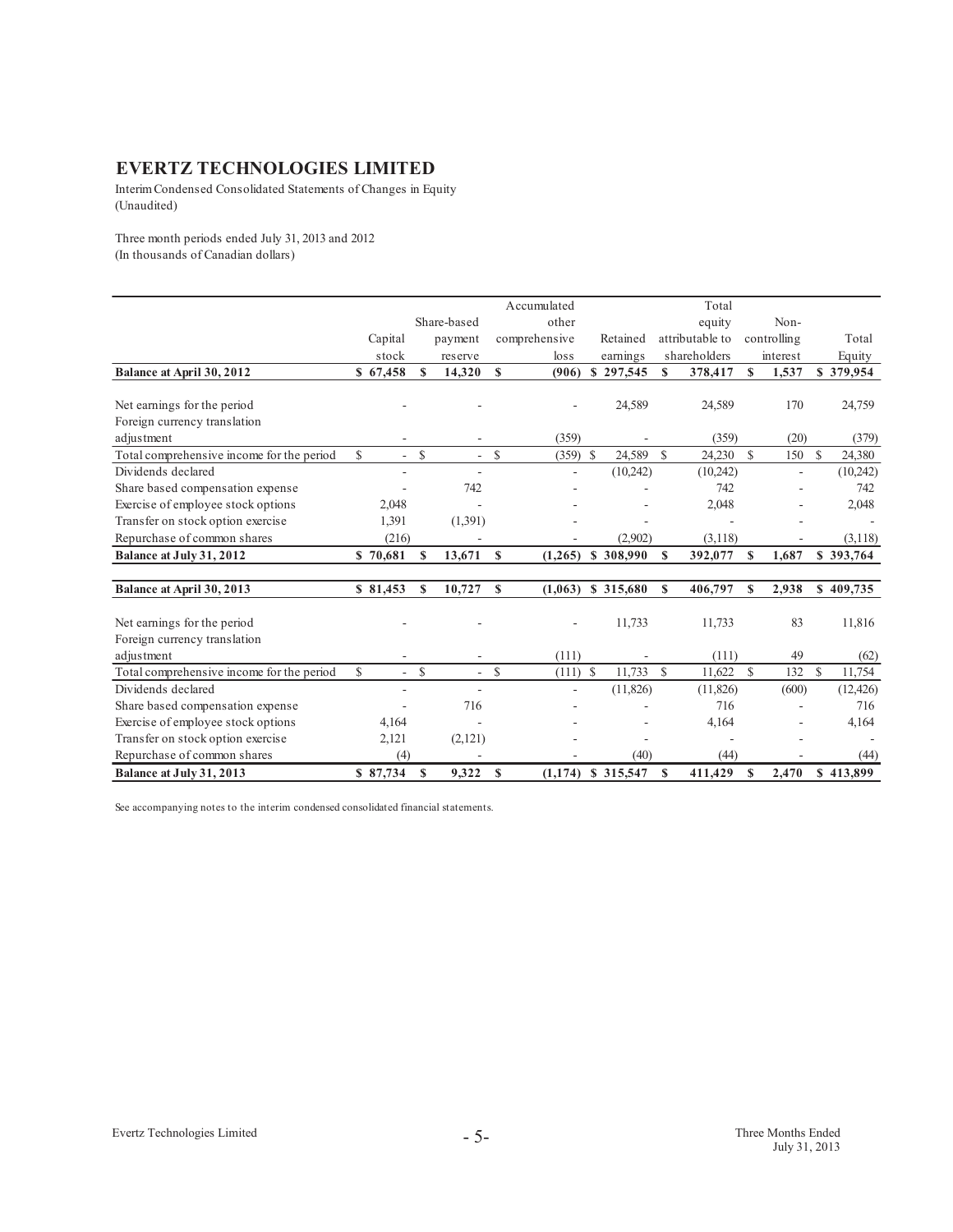Interim Condensed Consolidated Statements of Earnings (Unaudited)

Three month periods ended July 31, 2013 and 2012 (In thousands of Canadian dollars, except per share amounts)

|                                                       |              | Three months ended |              | Three months ended |
|-------------------------------------------------------|--------------|--------------------|--------------|--------------------|
|                                                       |              | July 31, 2013      |              | July 31, 2012      |
| Revenue                                               | $\mathbb{S}$ | 63,858             | $\mathbb{S}$ | 95,961             |
| Cost of goods sold                                    |              | 27,144             |              | 40,306             |
| Gross margin                                          |              | 36,714             |              | 55,655             |
| Expenses                                              |              |                    |              |                    |
| Selling, administrative and general (note 7)          |              | 13,074             |              | 13,817             |
| Research and development                              |              | 13,459             |              | 11,792             |
| Investment tax credits                                |              | (2,857)            |              | (3,186)            |
| Foreign exchange gain                                 |              | (2,509)            |              | (2)                |
|                                                       |              | 21,167             |              | 22,421             |
|                                                       |              | 15,547             |              | 33,234             |
| Finance income                                        |              | 621                |              | 449                |
| Finance costs                                         |              | (102)              |              | (88)               |
| Other income and expenses                             |              |                    |              | 115                |
| Earnings before income taxes                          |              | 16,073             |              | 33,710             |
| Provision for (recovery of) income taxes              |              |                    |              |                    |
| Current                                               |              | 6,370              |              | 8,988              |
| Deferred                                              |              | (2,113)            |              | (37)               |
|                                                       |              | 4,257              |              | 8,951              |
| Net earnings for the period                           |              | 11,816             |              | 24,759             |
| Net earnings attributable to non-controlling interest |              | 83                 |              | 170                |
| Net earnings attributable to shareholders             |              | 11,733             |              | 24,589             |
| Net earnings for the period                           | $\mathbb{S}$ | 11,816             | \$           | 24,759             |
| Earnings per share (note 12)                          |              |                    |              |                    |
| Basic                                                 | \$           | 0.16               | \$           | 0.34               |
| Diluted                                               | S            | 0.16               | \$           | 0.34               |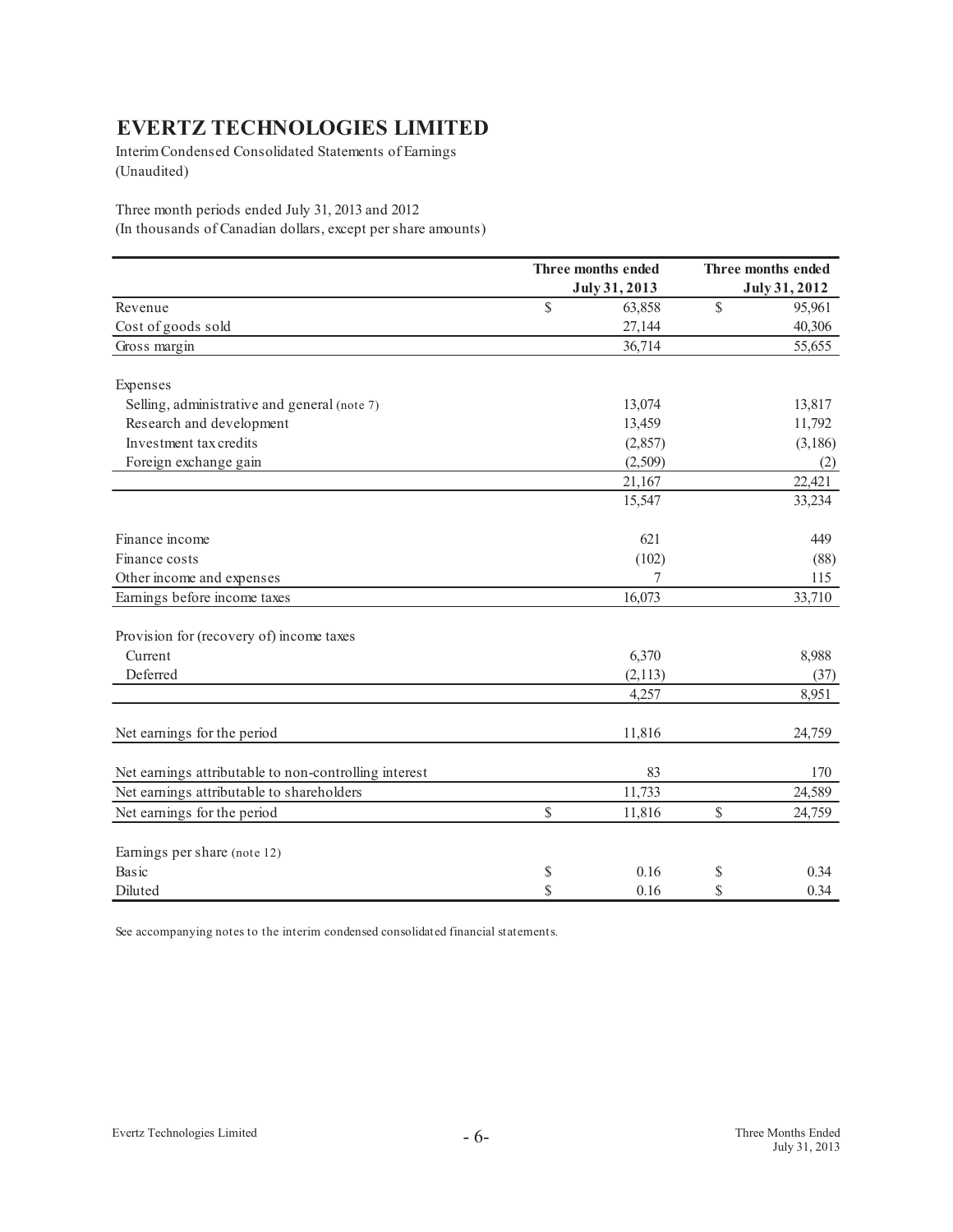Interim Condensed Consolidated Statements of Comprehensive Income (Unaudited)

Three months ended July 31, 2013 and 2012 (In thousands of Canadian dollars)

|                                                               | Three months ended<br>July 31, 2013 | Three months ended<br>July 31, 2012 |
|---------------------------------------------------------------|-------------------------------------|-------------------------------------|
| Net earnings for the period                                   | 11,816                              | 24,759                              |
| Foreign currency translation adjustment                       | (62)                                | (379)                               |
| Comprehensive income                                          | 11,754                              | 24,380                              |
| Comprehensive income attributable to non-controlling interest | 132                                 | 150                                 |
| Comprehensive income attributable to shareholders             | 11.622                              | 24,230                              |
| Comprehensive income                                          | 11.754                              | 24,380                              |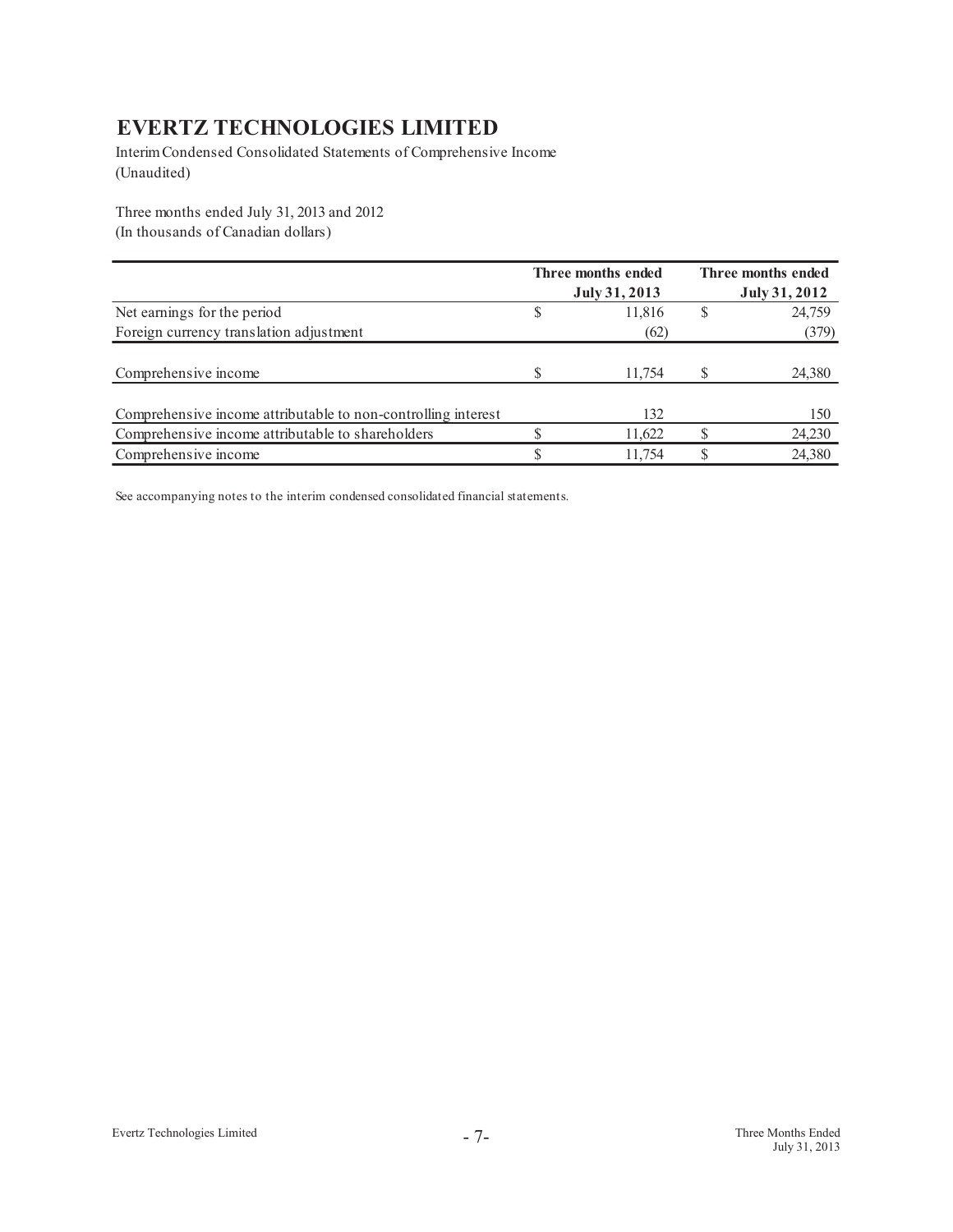Interim Condensed Consolidated Statements of Cash Flows (Unaudited)

Three months ended July 31, 2013 and 2012 (In thousands of Canadian dollars)

|                                                             | Three months ended<br>July 31, 2013 | Three months ended<br>July 31, 2012 |
|-------------------------------------------------------------|-------------------------------------|-------------------------------------|
| Operating activities                                        |                                     |                                     |
| Net earnings for the period                                 | \$<br>11,816                        | \$<br>24,759                        |
| Add: Items not involving cash                               |                                     |                                     |
| Depreciation of property, plant and equipment               | 2,330                               | 1,794                               |
| Amortization of intangible assets                           | 89                                  | 163                                 |
| Gain on instruments held for trading                        | (40)                                | (36)                                |
| Loss on disposal of property, plant and equipment           |                                     | (7)                                 |
| Share-based compensation                                    | 716                                 | 742                                 |
| Interest expense                                            | 45                                  | 55                                  |
| Deferred income tax expense                                 | (2,113)                             | (37)                                |
|                                                             | 12,843                              | 27,433                              |
| Current tax expenses, net of investment tax credits         | 3,513                               | 5,802                               |
| Income taxes paid                                           | (435)                               | (242)                               |
| Changes in non-cash working capital items (note 8)          | (13,216)                            | (23, 406)                           |
| Cash provided by operating activities                       | 2,705                               | 9,587                               |
| Investing activities                                        |                                     |                                     |
| Acquisition of property, plant and equipment                | (3,519)                             | (3, 121)                            |
| Proceeds from disposal of property, plant and equipment     |                                     | 30                                  |
| Cash used in investing activities                           | (3,519)                             | (3,091)                             |
|                                                             |                                     |                                     |
| Financing activities                                        |                                     |                                     |
| Repayment of long term debt                                 | (115)                               | (90)                                |
| Interest paid                                               | (45)                                | (55)                                |
| Dividends paid                                              | (11,826)                            | (10, 242)                           |
| Dividends paid by subsidiaries to non-controlling interests | (600)                               |                                     |
| Capital stock repurchase (note 6)                           | (44)                                | (3,118)                             |
| Capital stock issued                                        | 4,164                               | 2,048                               |
| Cash used in financing activities                           | (8, 466)                            | (11, 457)                           |
| Effect of exchange rates on cash and cash equivalents       | (432)                               | 613                                 |
|                                                             |                                     |                                     |
| Decrease in cash and cash equivalents                       | (9,712)                             | (4,348)                             |
| Cash and cash equivalents beginning of period               | 208,658                             | 173,665                             |
| Cash and cash equivalents end of period                     | \$<br>198,946                       | \$<br>169,317                       |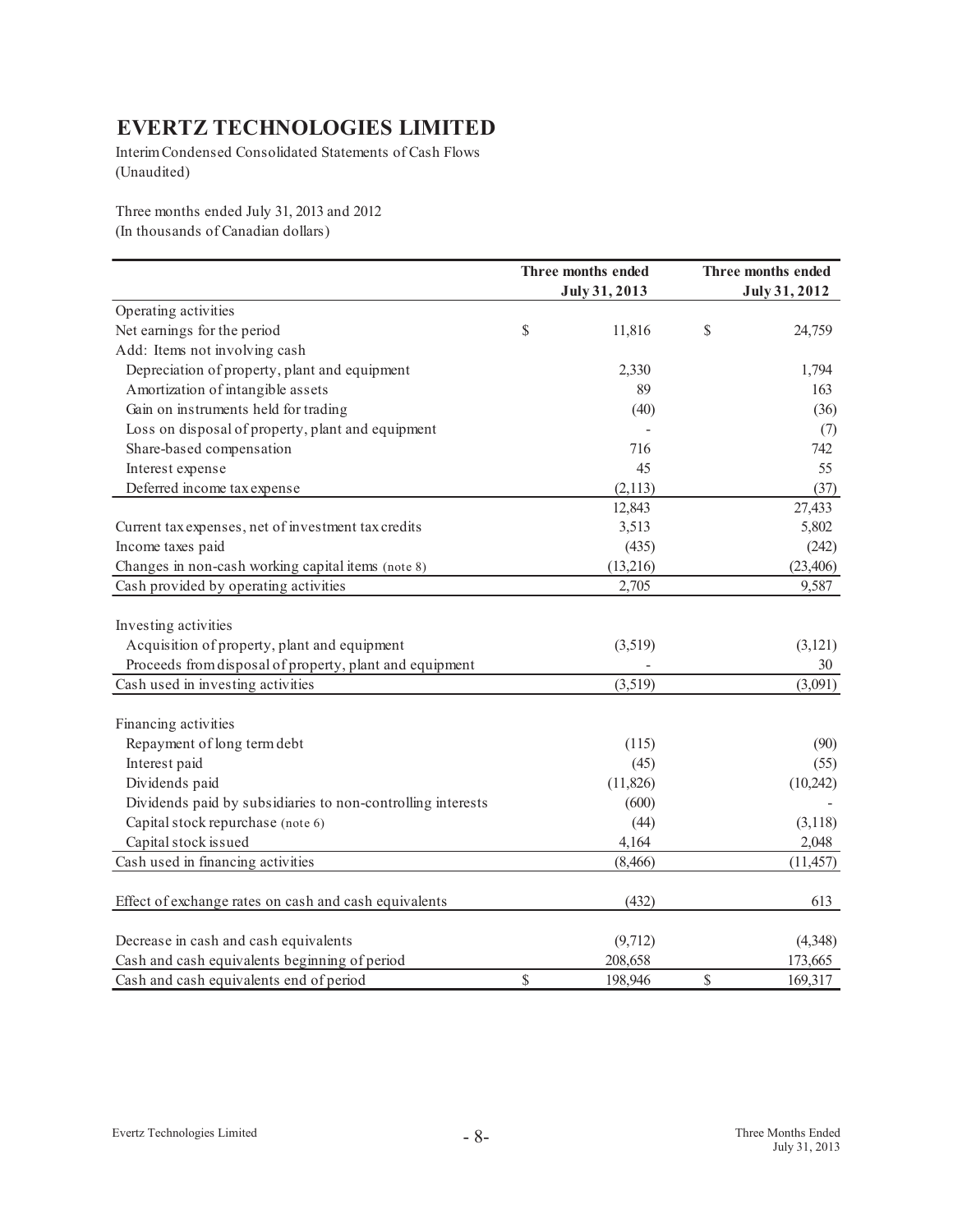# **NOTES TO THE INTERIM CONDENSED CONSOLIDATED FINANCIAL STATEMENTS**  (Unaudited)

#### Three months ended July 31, 2013 and 2012

(in thousands of Canadian dollars, except for "number of common shares" and "number of options")

Evertz Technologies Limited ("Evertz" or the "Company") is incorporated under the *Canada Business Corporations Act*. The Company is incorporated and domiciled in Canada and the registered head office is located at 5292 John Lucas Drive, Burlington, Ontario, Canada. The Company is a leading equipment provider to the television broadcast industry. The Company designs, manufactures and distributes video and audio infrastructure equipment for the production, post–production, broadcast and telecommunications markets.

#### **1. STATEMENT OF COMPLIANCE**

These interim condensed consolidated financial statements have been prepared in accordance with International Financial Reporting Standards ("IFRS") as issued by the International Accounting Standards Board ("IASB") and under the IAS 34 "Interim Financial Reporting" using the same accounting policies as described in the Company's consolidated financial statements for the year ended April 30, 2013.

These interim condensed consolidated financial statements do not include all information and note disclosures required by IFRS for annual financial statements, and therefore; should be read in conjunction with the April 30, 2013 annual consolidated financial statements.

These interim condensed consolidated financial statements were authorized for issue by the Board of Directors on September 11, 2013.

### **2. SIGNIFICANT ACCOUNTING POLICIES**

#### **Changes in Accounting Policies**

#### *Consolidated Financial Statements*

Effective May 1, 2013, the Company adopted IFRS 10, *Consolidated Financial Statements* ("IFRS 10"). IFRS 10 establishes principles for the presentation and preparation of consolidated financial statements when an entity controls one or more other entities. IFRS 10 replaced the consolidation requirements in SIC-12, *Consolidation – Special Purpose Entities* and IAS 27, *Consolidated and Separate Financial Statements.* The adoption of IFRS 10 did not have any impact on the Interim Condensed Consolidated Financial Statements.

#### *Disclosure of Interests in Other Entities*

Effective May 1, 2013, the Company adopted IFRS 12, *Disclosure of Interests in Other Entities* ("IFRS 12"). IFRS 12 is a new and comprehensive standard on disclosure requirements for all forms of interests in other entities, including subsidiaries, joint arrangements, associates and unconsolidated structured entities. The adoption of IFRS 12 did not have any impact on the Interim Condensed Consolidated Financial Statements and we are currently evaluating the impact on the annual consolidated financial statements.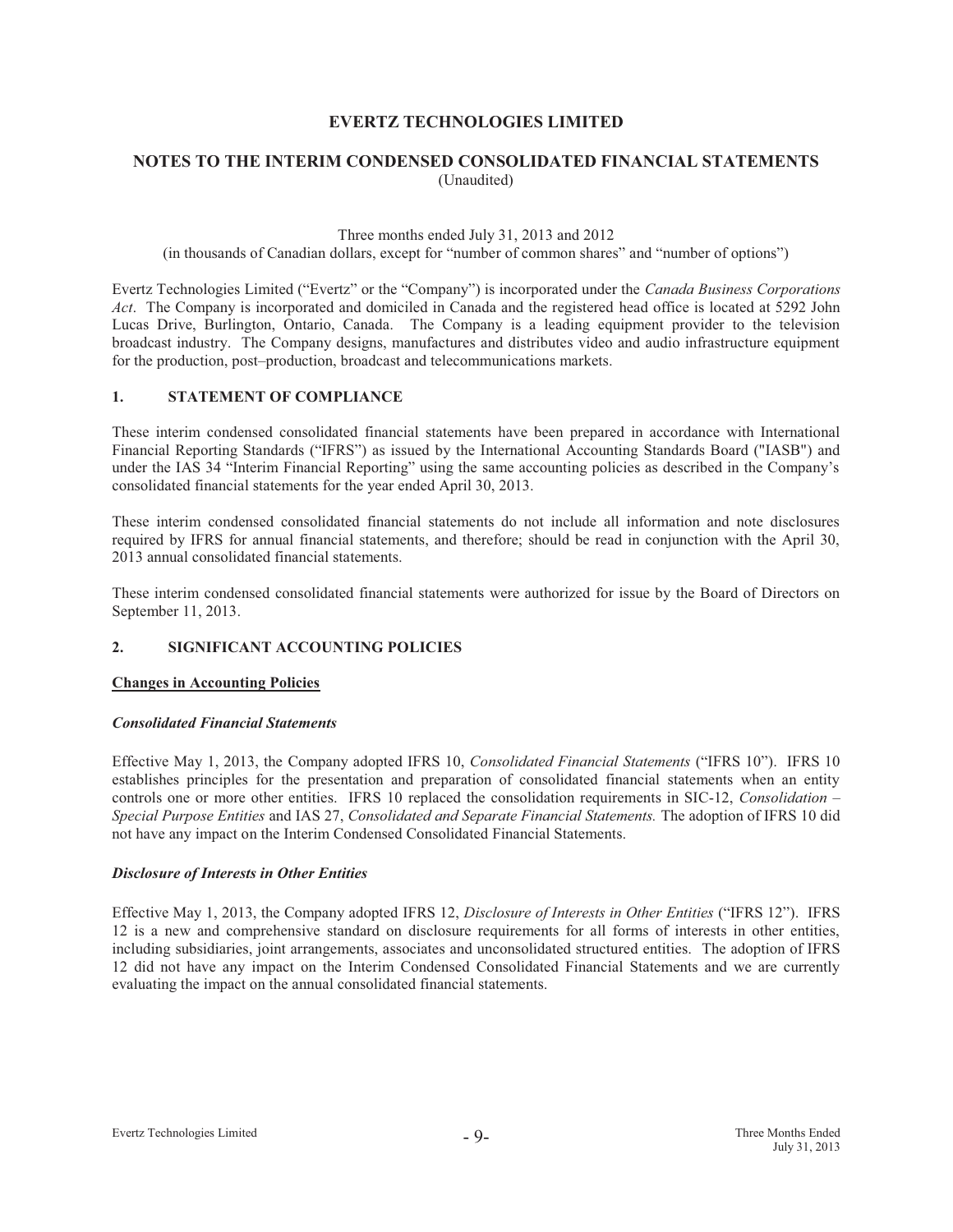#### *Note #2 continued …*

#### *Fair Value Measurements*

Effective May 1, 2013, the Company adopted IFRS 13, *Fair Value Measurements* ("IFRS 13"). IFRS 13 provides new guidance on fair value measurement and disclosure requirements. The adoption of IFRS 13 did not have any impact on the Interim Condensed Consolidated Financial Statements.

#### *Presentation of Financial Statements*

Effective May 1, 2013, the Company adopted Amendments to IAS 1, *Presentation of Financial Statements*  ("Amendments to IAS 1"), which became effective for annual periods beginning on or after July 1, 2012, are applied retroactively. The amendments require that an entity present separately the items of other comprehensive income that may be reclassified to profit or loss in the future from those that would never be reclassified to profit or loss. The adoption of Amendments to IAS 1 did not have any impact on the Interim Condensed Consolidated Financial Statements.

#### *Financial Instruments*

Effective May 1, 2013, the Company adopted Amendments to IFRS 7, *Financial Instruments Disclosures* ("Amendments to IFRS 7"), which amend the disclosure requirements in IFRS 7 to require information about all recognized financial instruments that are offset in accordance with paragraph 42 of IAS 32 Financial Instruments: Presentation. The adoption of Amendments to IFRS 7 did not have any impact on the Interim Condensed Consolidated Financial Statements.

#### **New and Revised IFRSs Issued but Not Yet Effective**

Following is a listing of amendments, revisions and new International Financial Reporting Standards issued but not yet effective. Unless otherwise indicated, earlier application is permitted.

#### *Financial Instruments*

IFRS 9 Financial instruments ("IFRS 9") was issued by the IASB on November 12, 2009 and will replace IAS 39 Financial Instruments: Recognition and Measurement ("IAS 39"). IFRS 9 introduces new requirements for the financial reporting of financial assets and financial liabilities. IFRS 9 is effective for annual periods beginning on or after January 1, 2015. The Company has not yet determined the impact of IFRS 9 on its financial statements.

IAS 32, Financial instruments: Presentation ("IAS 32") was amended by the IASB in December 2011 to clarify certain aspects of the requirements on offsetting. The amendments focus on the criterion that an entity currently has a legally enforceable right to set off the recognized amounts and the criterion that an entity intends either to settle on a net basis or to realize the asset and settle the liability simultaneously. The amendments to IAS 32 are effective for annual periods beginning on or after January 1, 2014.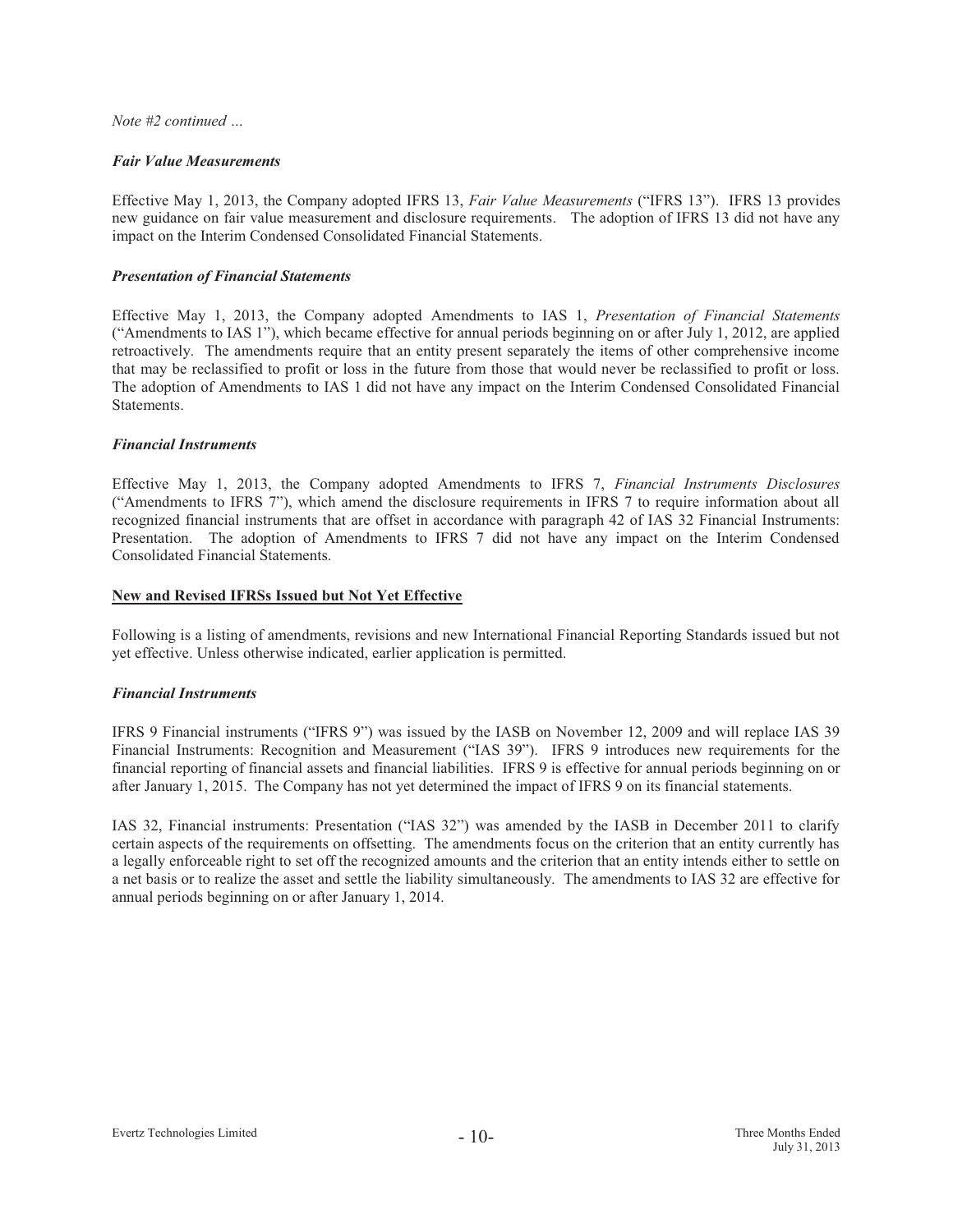#### **3. BUSINESS ACQUISITIONS**

On December 13, 2012 the Company completed the investment of 80% in the share capital of an international technology-based company for cash consideration of \$3,774, net of \$1,391 in cash acquired. The acquisition price includes \$250 in contingent consideration that the Company has valued at 100% of the potential liability. The acquisition was accounted for under the acquisition method and its operating results have been included in these financial statements since the date of acquisition. During fiscal 2013 the Company recognized \$140 of transaction costs in selling, administrative and general expenses relating to the acquisition.

The preliminary allocation of the purchase price is based on management's estimate of the fair value of assets acquired and liabilities assumed. The allocation of the purchase price was as follows:

| Trade and other receivables   | \$<br>1,054 |
|-------------------------------|-------------|
| Inventories                   | 1,742       |
| Income tax receivable         | 345         |
| Trade and other payables      | (546)       |
| Deferred revenue              | (123)       |
| Property, plant and equipment | 2,994       |
| Long term debt                | (440)       |
| Deferred tax liability        | (318)       |
| Goodwill (not tax deductible) | 286         |
| Non-controlling interest      | (1,220)     |
|                               | 3,774       |

The non-controlling interest has been valued at its proportionate share of net assets in the acquired company. Fair value of trade and other receivables was determined by netting \$1,091 in gross receivables with \$37 in receivables deemed uncollectable.

### **4. PROPERTY, PLANT AND EQUIPMENT**

|                                    | July 31, 2013 |        |   |                             |    |                           |     | April 30, 2013 |   |                             |   |                           |  |
|------------------------------------|---------------|--------|---|-----------------------------|----|---------------------------|-----|----------------|---|-----------------------------|---|---------------------------|--|
|                                    |               | Cost   |   | Accumulated<br>Amortization |    | Carrying<br><b>Amount</b> |     | Cost           |   | Accumulated<br>Amortization |   | Carrying<br><b>Amount</b> |  |
| Office furniture and equipment     | S             | 2,117  | S | 980                         | \$ | 1,137                     | \$. | 1.726          | S | 957                         | S | 769                       |  |
| Research and development equipment |               | 20,702 |   | 9,393                       |    | 11,309                    |     | 18,483         |   | 8,608                       |   | 9,875                     |  |
| Airplanes                          |               | 12,639 |   | 2,256                       |    | 10,383                    |     | 12,639         |   | 1,956                       |   | 10,683                    |  |
| Machinery and equipment            |               | 43,592 |   | 29,497                      |    | 14,095                    |     | 42,339         |   | 28,018                      |   | 14,321                    |  |
| Leaseholds                         |               | 4.480  |   | 2,858                       |    | 1,622                     |     | 4.290          |   | 2,705                       |   | 1,585                     |  |
| Land                               |               | 2,084  |   | -                           |    | 2,084                     |     | 2,060          |   | $\overline{\phantom{a}}$    |   | 2,060                     |  |
| Buildings                          |               | 8.979  |   | 1.558                       |    | 7,421                     |     | 8,816          |   | 1,472                       |   | 7,344                     |  |
|                                    | ۰D.           | 94,593 |   | 46,542                      |    | 48,051                    |     | 90,353         | S | 43,716                      |   | 46,637                    |  |

### **5. PROVISIONS**

|                              | Warranty and             | Lease/Retirement   |       |
|------------------------------|--------------------------|--------------------|-------|
|                              | Returns                  | <b>Obligations</b> | Total |
| Balance as at April 30, 2013 | 1.000                    | 104                | 1,104 |
| Additions                    | $\overline{\phantom{a}}$ | 19                 |       |
| Foreign exchange differences | $\overline{\phantom{a}}$ |                    |       |
| Balance as at July 31, 2013  | 1.000                    | 124                | 1.124 |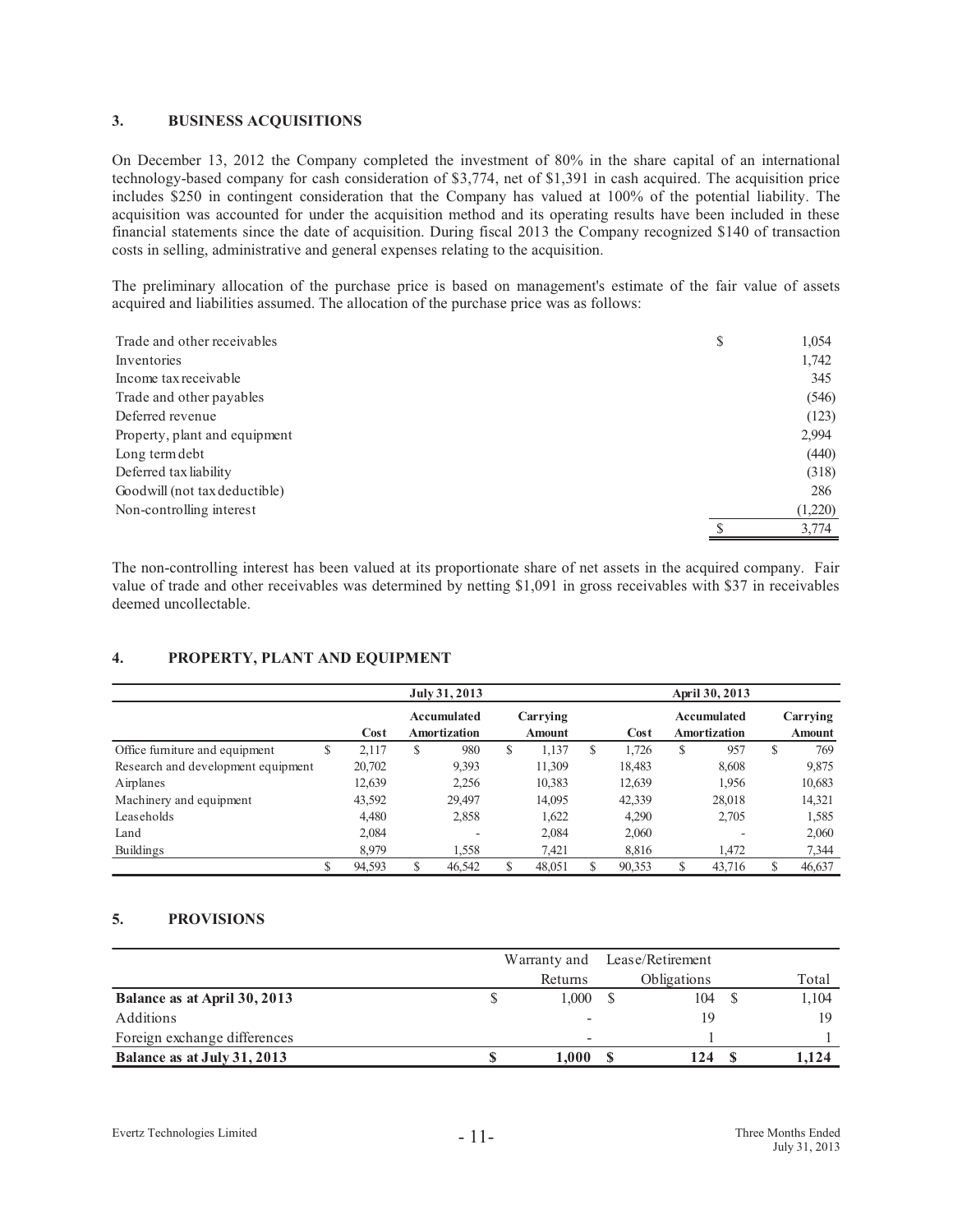# **6. CAPITAL STOCK**

#### Authorized capital stock consists of:

Unlimited number of preferred shares, Unlimited number of common shares

|                                      | Number of     | Amount |
|--------------------------------------|---------------|--------|
|                                      | Common Shares |        |
| Balance as at April 30, 2013         | 73,632,566 \$ | 81,453 |
| Issued on exercise of stock options  | 378,500       | 4,164  |
| Cancelled pursuant to NCIB           | (3,120)       | (4)    |
| Transferred on stock option exercise |               | 2,121  |
| Balance as at July 31, 2013          | 74,007,946    | 87,734 |

#### *Normal Course Issuer Bid*

In July 2012, the Company filed a Normal Course Issuer Bid (NCIB) with the TSX to repurchase, at the Company's discretion, until July 16, 2013 up to 3,656,824 outstanding common shares on the open market or as otherwise permitted, subject to normal terms and limitations of such bids. During fiscal 2014 the Company purchased and cancelled 3,120 common shares at a weighted average price of \$14.00 per share under the NCIB. Subsequent to quarter-end, on August 26, 2013 the Company filed a NCIB with the TSX to repurchase, at the Company's discretion, up to 3,700,397 outstanding common shares on the open market or as otherwise permitted, between September 3, 2013 and September 2, 2014, subject to normal terms and limitations of such bids.

*Dividends Per Share* 

During the quarter, \$0.16 in dividends per share was declared.

# **7. SELLING, ADMINISTRATIVE AND GENERAL EXPENSES**

|                                               | Three month period ended | Three month period ended |
|-----------------------------------------------|--------------------------|--------------------------|
|                                               | July 31, 2013            | July 31, 2012            |
| Selling and administrative                    | 11,612                   | 12,367                   |
| Share-based compensation (note 9)             | 716                      | 742                      |
| Depreciation of property, plant and equipment |                          |                          |
| (non-production)                              | 657                      | 545                      |
| Amortization of intangibles                   | 89                       | 163                      |
|                                               | 13.074                   | 13,817                   |

### **8. STATEMENT OF CASH FLOWS**

#### **Changes in non**–**cash working capital items**

|                             |   | Three month period ended | Three month period ended |
|-----------------------------|---|--------------------------|--------------------------|
|                             |   | July 31, 2013            | July 31, 2012            |
| Trade and other receivables | S | 524                      | (14, 327)                |
| Prepaid expenses            |   | (75)                     | 593                      |
| Inventories                 |   | (798)                    | 2,701                    |
| Trade and other payables    |   | (11,964)                 | (13, 753)                |
| Deferred revenue            |   | (923)                    | 1,127                    |
| Provisions                  |   | 20                       | 253                      |
|                             |   | (13,216)                 | (23, 406)                |

Evertz Technologies Limited - 12- Three Months Ended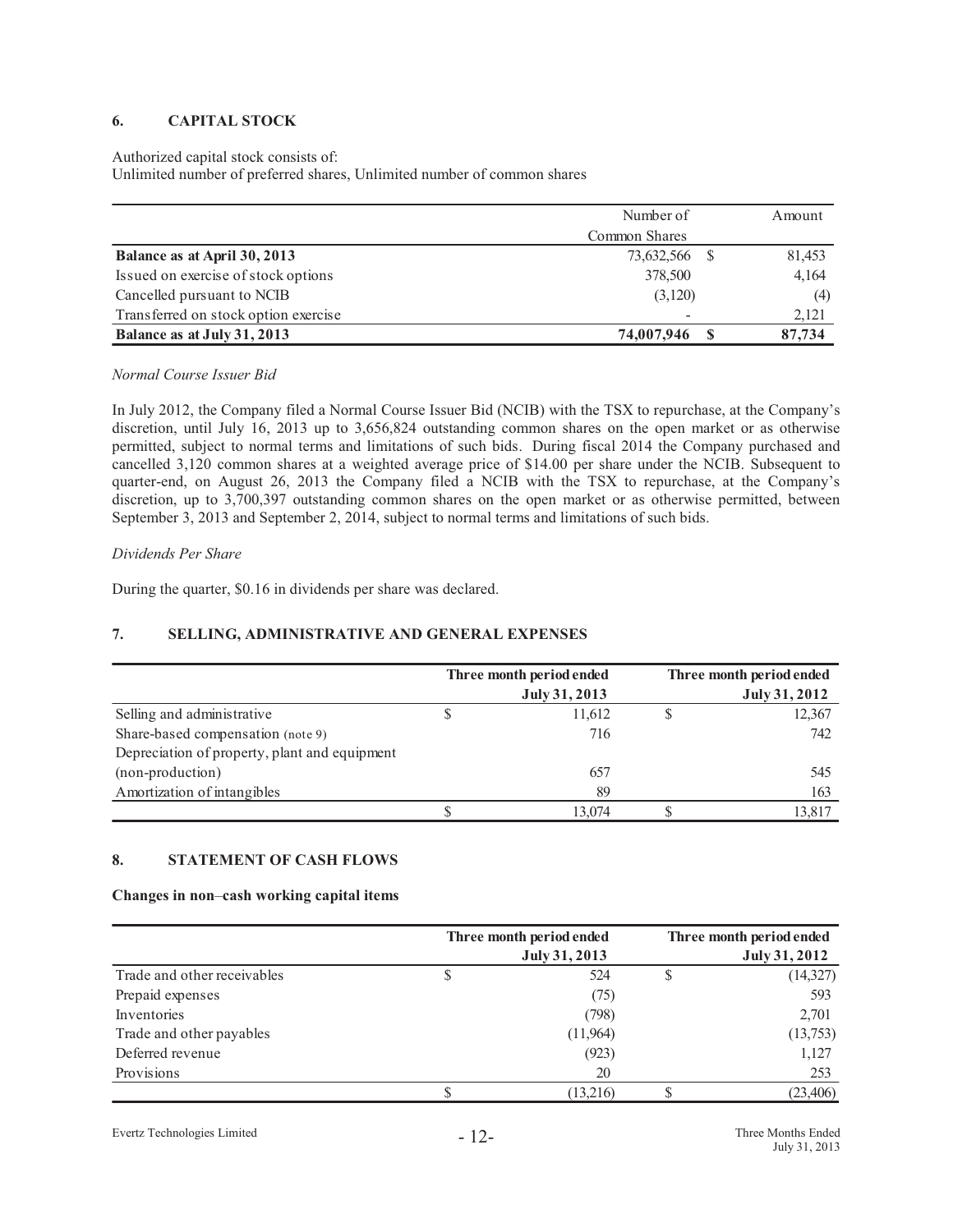# **9. SHARE BASED PAYMENTS**

The Company established, in June 2006, a stock option plan to attract, retain, motivate and compensate employees, officers and eligible directors who are integral to the growth and success of the Company. A number of shares equal to 10% of the Company's outstanding common shares are to be reserved for issuance under the stock option plan.

The Board of Directors administers the stock option plan and will determine the terms of any options granted. The exercise price of an option is to be set by the Board of Directors at the time of grant but shall not be lower than the market price as defined in the option plan at the time of grant. The term of the option cannot exceed 10 years. Stock options currently granted normally fully vest and expire by the end of the fifth year. The terms for all options prior to June 2006 were set by the Board of Directors at the grant date.

The changes in the number of outstanding share options are as follows:

|                              | Number of<br>Options |        | Weighted<br>Average   |
|------------------------------|----------------------|--------|-----------------------|
|                              |                      |        | <b>Exercise Price</b> |
| Balance as at April 30, 2012 | 4,614,400            | \$     | 13.09                 |
| Granted                      | 73,000               |        | 15.04                 |
| Exercised                    | (378,500)            |        | 11.00                 |
| Forfeited                    | (27,000)             |        | 11.83                 |
| Expired                      | (170,000)            |        | 18.10                 |
| Balance as at July 31, 2013  | 4,111,900            | ወ<br>Φ | 13.11                 |

Stock options outstanding as at July 31, 2013 are:

| <b>Exercise Price</b> | <b>Weighted Average</b><br><b>Exercise Price</b> |       | Number of<br>Outstanding | <b>Weighted Average</b><br>Remaining | Number of<br><b>Options</b> | <b>Weighted Average</b><br><b>Exercise Price of</b> |                            |
|-----------------------|--------------------------------------------------|-------|--------------------------|--------------------------------------|-----------------------------|-----------------------------------------------------|----------------------------|
|                       |                                                  |       | <b>Options</b>           | <b>Contractual Life</b>              | <b>Exercisable</b>          |                                                     | <b>Exercisable Options</b> |
| $$9.93 - $11.17$      | S                                                | 10.83 | 112,000                  | 0.6                                  | 78,000                      | S                                                   | 10.89                      |
| $$11.88 - $13.14$     | S                                                | 12.01 | 2,406,000                | 2.9                                  | 6,000                       | S                                                   | 13.14                      |
| $$13.84 - $15.64$     | \$                                               | 14.32 | 1,161,400                | 3.0                                  | 235,400                     | <sup>\$</sup>                                       | 14.61                      |
| $$16.21 - $19.34$     |                                                  | 16.57 | 432,500                  | 4.2                                  | $\overline{\phantom{0}}$    |                                                     | $\overline{\phantom{a}}$   |
| Totals                |                                                  | 13.11 | 4,111,900                | 2.4                                  | 319,400                     | €                                                   | 13.67                      |

#### **Compensation expense**

The share–based compensation expense that has been charged against earnings over the three month period is \$716 (2012 - \$742). Compensation expense on grants during the period was calculated using the Black–Scholes option pricing model with the following weighted average assumptions:

|                                                   | Three month period ended | Three month period ended |
|---------------------------------------------------|--------------------------|--------------------------|
|                                                   | July 31, 2013            | July 31, 2012            |
| Risk-free interest rate                           | $1.63\%$                 | $1.25\%$                 |
| Dividend yield                                    | $4.26\%$                 | $4.05\%$                 |
| Expected life                                     | 5 years                  | 5 years                  |
| Expected volatility                               | 40%                      | 44%                      |
| Weighted average grant-date fair value:           |                          |                          |
| Where the exercise price equaled the market price | \$3.72                   | \$3.81                   |

Expected volatility is based on historical share price volatility over the past 5 years of the company. Share-based compensation expense was calculated using a weighted average forfeiture rate of 18% (2012 – 20%).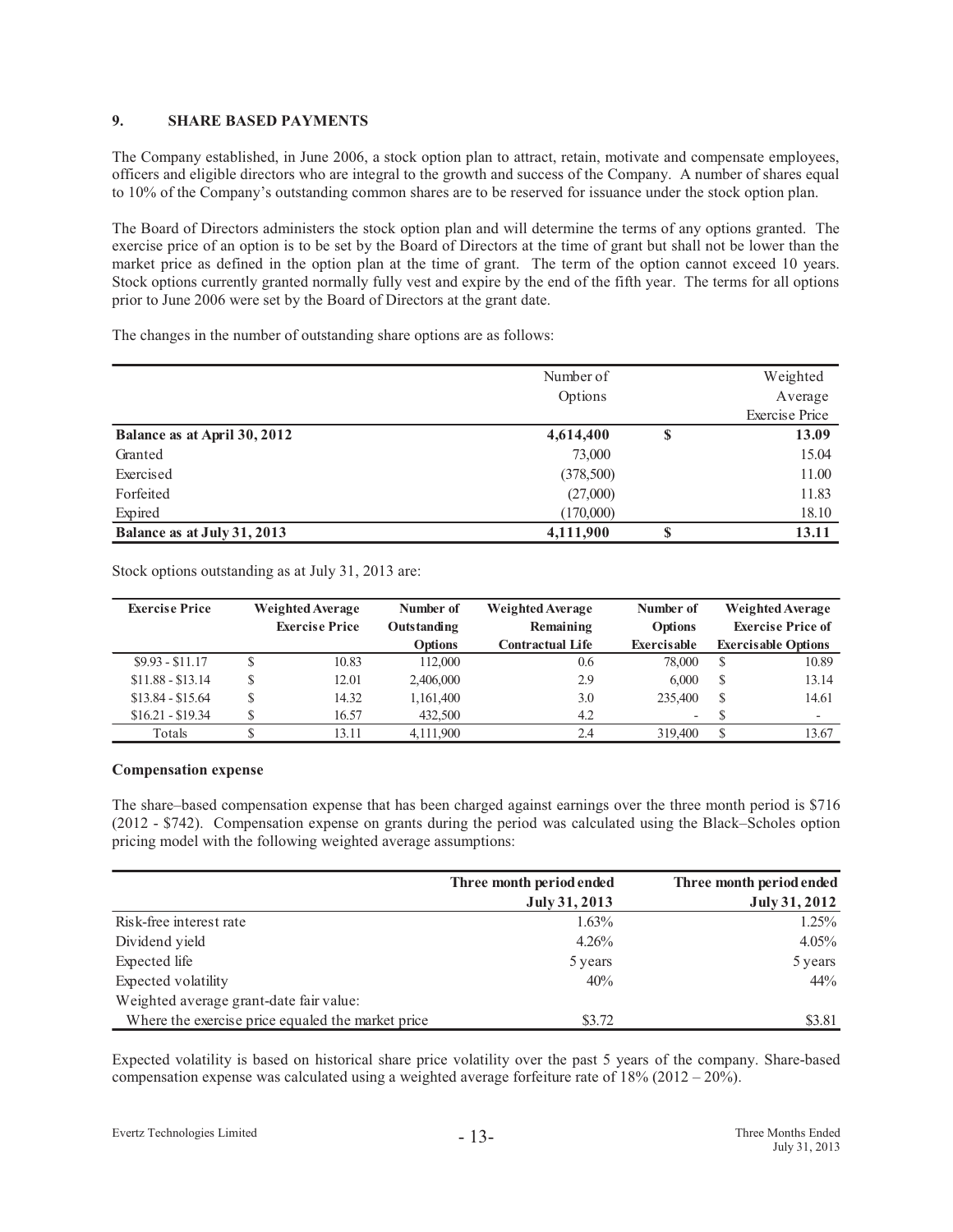#### **10. SEGMENTED INFORMATION**

The Company reviewed its operations and determined that it operates a single reportable segment, the television broadcast equipment market. The single reportable operating segment derives its revenues from the sale of hardware and software solutions including related services, training and commissioning.

|                      | Three month period ended |        | Three month period ended |        |  |  |
|----------------------|--------------------------|--------|--------------------------|--------|--|--|
| Revenue              | July 31, 2013            |        | July 31, 2012            |        |  |  |
| <b>United States</b> |                          | 29,049 |                          | 51,915 |  |  |
| International        |                          | 27,931 |                          | 36,571 |  |  |
| Canada               |                          | 6.878  |                          | 7,475  |  |  |
|                      |                          | 63,858 |                          | 95.961 |  |  |

|                      | July 31, 2013                 |           |   |          |                   |               | April 30, 2013 |                               |  |                 |            |                          |
|----------------------|-------------------------------|-----------|---|----------|-------------------|---------------|----------------|-------------------------------|--|-----------------|------------|--------------------------|
|                      | Property,<br><b>Plant</b> and |           |   |          | <b>Intangible</b> |               |                | Property,<br><b>Plant</b> and |  |                 | Intangible |                          |
|                      |                               | Equipment |   | Goodwill |                   | <b>Assets</b> |                | Equipment                     |  | <b>Goodwill</b> |            | <b>Assets</b>            |
| <b>United States</b> | S                             | 12.085    | S | 294      | ۵                 | -             |                | 12.367                        |  | 288             | \$         |                          |
| International        |                               | 10,633    |   | 17,430   |                   | 469           |                | 10,481                        |  | 17.436          |            | 558                      |
| Canada               |                               | 25,333    |   | -        |                   |               |                | 23,789                        |  | -               |            | $\overline{\phantom{a}}$ |
|                      |                               | 48.051    |   | 17.724   | J                 | 469           |                | 46,637                        |  | 17.724          |            | 558                      |

#### **11. RELATED PARTY TRANSACTIONS**

Balances and transactions between the Company and its subsidiaries, which are related parties of the Company, have been eliminated on consolidation and are not disclosed in this note. Details of transactions between the Company and other related parties are disclosed below.

#### *Related Party Transactions*

Two shareholders each indirectly hold a 10% interest in the Company's leased premises in Ontario. This lease expires in 2019 with a total of \$4,774 committed over the remaining term. During the period, rent paid for the leased principal premises amounted to \$205 (2012 – \$205) with no outstanding amounts due as at July 31, 2013.

The Company also leases property where two shareholders indirectly own 100% interest. This lease expires in 2016 with a total of \$800 committed over the remaining term. During the period, rent paid was  $$62 (2012 - $62)$  with no outstanding amounts due as at July 31, 2013.

On December 1, 2008 the Company entered into an agreement with two shareholders who each indirectly hold a 20% interest in the Company's leased premises in Ontario. This lease expires in 2018 with a total of \$4,280 committed over the remaining term. During the period, rent paid for the leased principal premises amounted to \$189 (2012 - \$180) with no outstanding amounts due as at July 31, 2013.

On December 15, 2008 the Company entered into a lease agreement with a director who indirectly owns 100% interest. The lease expires in 2013 with a total of \$56 committed over the remaining term. During the period, rent paid was \$34 (2012 - \$34) with no outstanding amounts due as at July 31, 2013.

On May 1, 2009 the Company entered into an agreement with two shareholders who each indirectly hold a 35% interest. This lease expires in 2019 with a total of \$2,661 committed over the remaining term. During the period, rent paid was \$110 (2012 - \$105) with no outstanding amounts due as at July 31, 2013.

These transactions were in the normal course of business and recorded at an exchange value established and agreed upon by related parties.